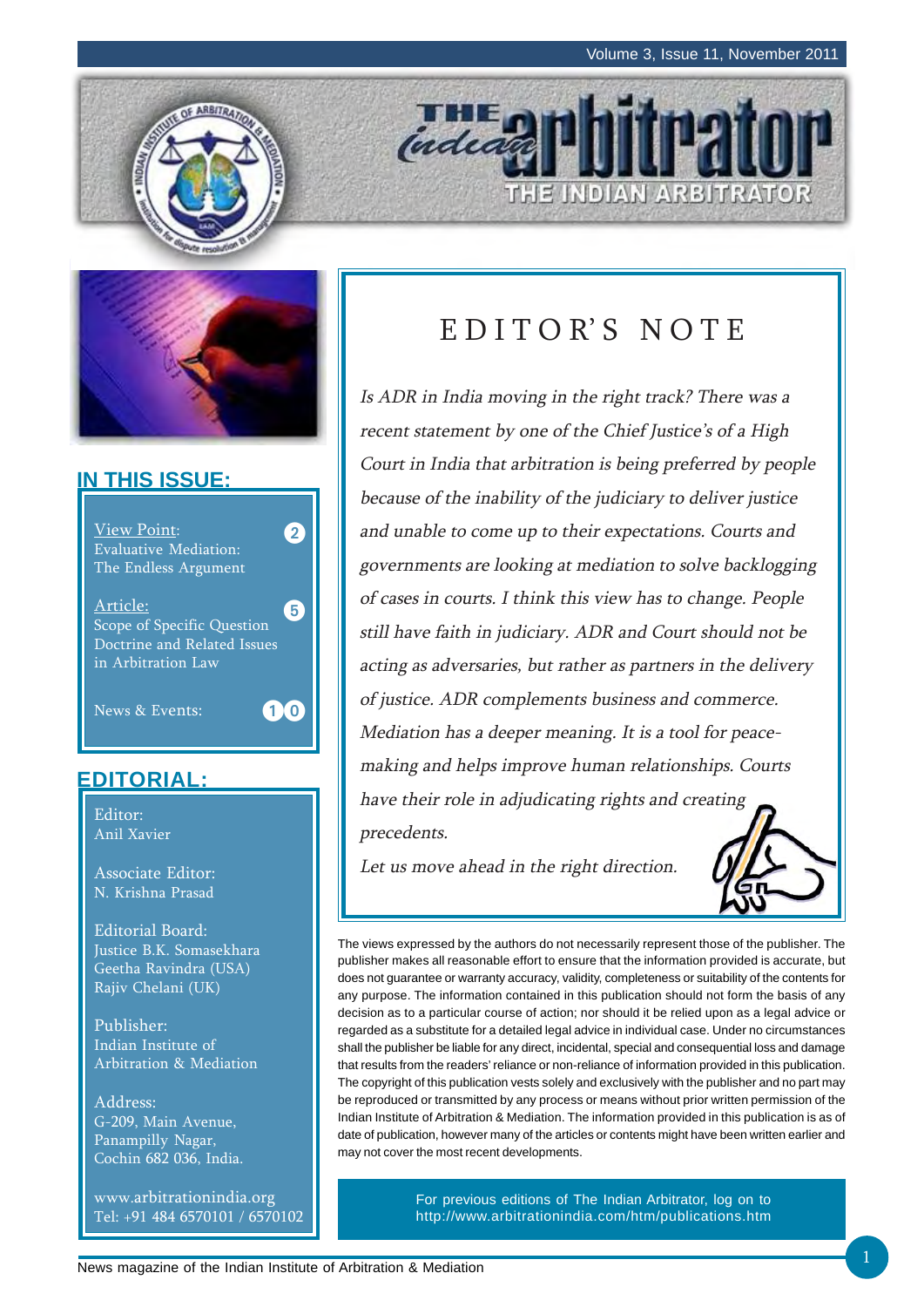

# Evaluative Mediation: The Endless Argument : JEREMY GORMLY

There are arguments in favour of evaluative mediation. What is occurring at mediation is the resolution of a particular dispute between parties by whatever means will appropriately achieve it. Resolution is the goal not purity of form. There is no reason why other tools cannot be applied in the same process so long as the processes do not conflict and so long as the parties know at the outset that another process might occur. The author tries to analyze the use of mediation techniques in the classic method or evaluative method.

 $W$ hen do mediators get to talk to one another? There are of course various conferences. They produce a lot of useful papers and discussions but time is short. Co-mediators get to talk a little but it is usually about the issue at hand. Even mediators who work in a mediation practice are off mediating and time to discuss is often limited. It must be rare for a mediator to be able to manage the obvious confidentiality issues and ring one another for advice during the mediation. I have not heard of that happening.

In this respect mediators are not unlike counsellors or even judges. They deal with other people's problems but can be quite isolated themselves—an irony for counsellors who so frequently deal with the problems of social isolation.

I am surprised at how rarely mediators can do what doctors, lawyers, engineers and counsellors do and discuss sometimes depersonalized versions of a current problem with a colleague. So far as I can tell that is because mediation usually produces a fairly speedy outcome and it over before the chance to discuss a problem arises. If a mediation is not completed within the day and the parties feel a prospect of settlement coming on, there is an imperative to bring about further mediation meetings sooner rather than later. If there is an "adjournment" of a mediation it is often because there needs to be something quite defined found out or undertaken before the parties can usefully re-convene. That is often a good step with a clarity about it that excludes a need for "discussion". All wait for the outcome. The point is that mediation is generally a resolution of a problem that has a pent-up quality about it so outcomes often come quickly after some blockage has been dealt with. That epitomises the benefits of mediation. It resolves nuggetty problems in a way acceptable to the parties with remarkable speed.

But when mediators do get to talk what do they talk about? It must differ from place to place but in Australia and so far as I can see especially in Sydney at present, there is an ongoing debate about the validity or integrity of evaluative mediation.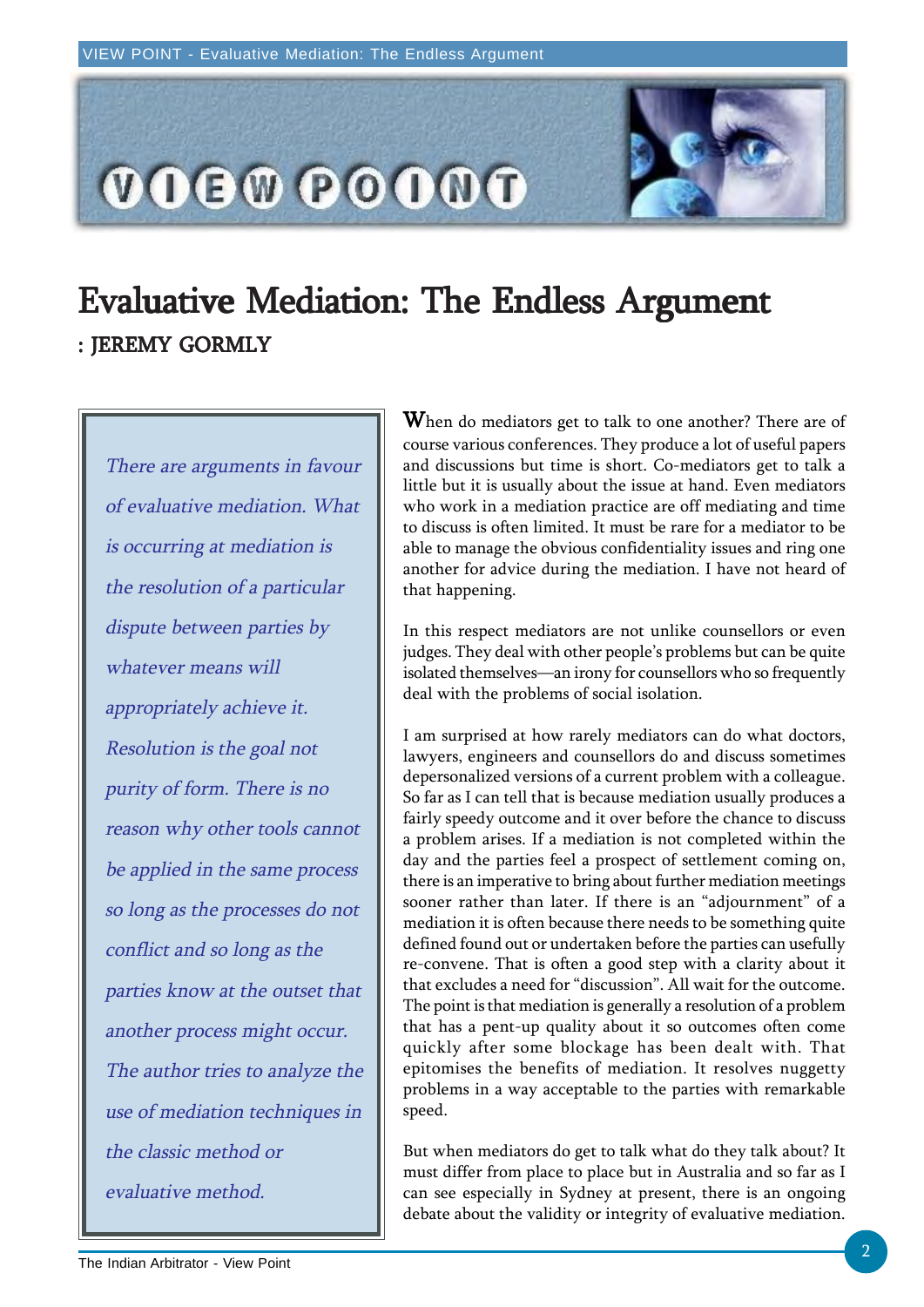

I use the term "evaluative mediation" to reflect the way it is being used in the debate  $-$  a wide definition. Evaluative mediation occurs when the mediator at some stage during the mediation either by volunteering a view or at the invitation of one or other party usually in private session, expresses a view about a topic – usually a technical topic in the area of special knowledge for which the mediator has been chosen but not necessarily – and where that view is not usually conveyed to any other party.

Classically a mediator does not express a personal opinion to a party. The mediator is detached from the merits. The task of the mediator is to assist the parties to find their way to their own solution. It is a commonplace experience for mediators to be asked "what do you think?" That may be asked even after extensive comments in an opening session about the non-determinative role of the mediator, the impartiality of the mediator and the trust the parties must have that the mediator is not an advocate for any party. The mediator may ask questions of a party in private session, cause a party to re-consider a view they hold, or cause a party to test assumptions. A mediator may even portray parties' arguments in different lights to show the different ways in which another party might look at the same matter.

The debate about evaluative mediation seemed to have arisen in two ways. The first is that in some types of mediation the mediator has been chosen because they hold expertise of some type and a party wants to make use of it to get an evaluation of their position. The second way it has arisen emerges I suspect from what has been perceived to be a defect in the classic model of mediation.

In earlier years in Sydney many mediators had a good classic opening session which would not differ significantly from a modern opening session. After the opening some mediators allowed the parties to negotiate without the mediator's involvement unless there was a problem. I suspect they saw that as a form of impartiality. Alternatively, if more active in style they acted as a messenger shuttling proposals between the parties with little added value other than personal emotional support for the actual disputants. In short in this from of early mediation the mediator took up a role of detachment not only from the issues but from debate that might bring about any suspicion of involvement in the issues.

Not surprisingly those who made frequent use of mediation became impatient with such a passive model of mediation and sought greater "intervention". The arrival of mediators on the scene early this decade – quite visible in Sydney – trained classically but more vigorous in style, made an impact. The new mediator had usually experienced a lot of mediation. They were generally more controlling of the events of the day. They would frequently insist on being informed of every proposal or offer, being present at every discussion between parties and above all, willing to become involved in quite active discussion of the issues in private session. They made the earlier style seem uninvolved. The newer style overcame the view that the mediator was an assistant to the process rather than a participant in it. It may be that this new style was never or rarely evaluative but it looked evaluative. It certainly seemed to be value adding in a way that the more passive style had not.

## Interested to contribute Articles?

We would like to have your contributions. Articles should be in English. Please take care that quotations, references and footnotes are accurate and complete. Submissions may be made to the Journals Division, Indian Institute of Arbitration & Mediation, G-209, Main Avenue, Panampilly Nagar, Cochin - 682 036 or editor@arbitrationindia.com.

Publication of the Article will be the discretion of IIAM and submissions made indicates that the author consents, in the event of publication, to automatically transfer this one time use to publish the copyrighted material to the publisher of the IIAM Journal.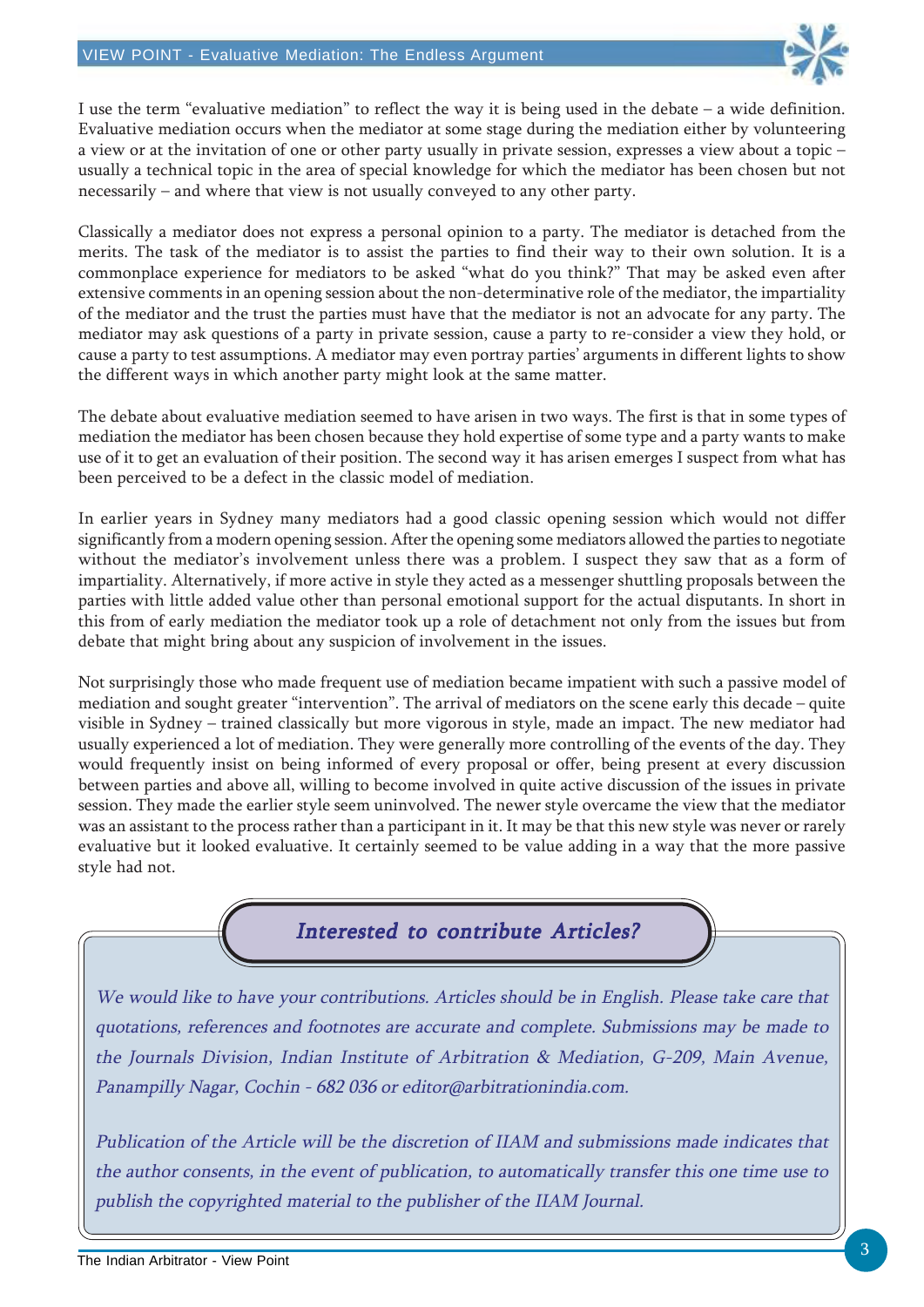

It is hard to detect when a change occurred. My guess is that it was shortly after the arrival of the more participatory mediators on the scene – so there may be a connection. But the regular users of mediation (and this was very obvious where litigation had commenced), sought what they variously called "interventionist mediators", "pushier mediators" "active mediators" or more bluntly mediators who would read the riot Act to unreasonable parties. Mediators of any type may not have been happy with these expectations but there was a clear expression of market preference. Mediation of course even in the most classic mould, need not be passive or lacking vigour. It can be a vigorous process especially where there is unreasonableness. Generally however, it is seen as polite, quieter and more contemplative than say arbitration or a court hearing. It is common to hear stories of the person who enters mediation thinking they can cross examine, make speeches or act adversarially. So far as one can tell the response to this apparent market demand was a more vigorous approach and the entry of evaluative techniques into classic mediation.

A classicist may assert that there is no such thing as evaluative mediation. If it's evaluative it's not mediation. If private evaluation is sought the party should go to an evaluator or the process should be called conciliation not mediation.

There are arguments in favour of evaluative mediation. What is occurring at mediation is not about mediation – it just uses mediation. The event is the resolution of a particular dispute between parties by whatever means will appropriately achieve it. Resolution is the goal not purity of form. There is no reason why other tools cannot be applied in the same process so long as the processes do not conflict and so long as the parties know at the outset that another process might occur. You cannot have an arbitrator giving private evaluation. The two things conflict. An arbitrator determines questions and must be open until award is delivered. That is inconsistent with giving an opinion to one party. You ought not be evaluating in mediation unless all parties know at the outset that you might do that. It needs to be in the mediation agreement.

One limitation may be that a mediator should not express a view about the ultimate matter in issue or about the merits of the claim being pressed or defended. If a party thinks the mediator shares a view on the merits of their claim it will cause them to think that they have a partisan on their side. The situation may be different if expressing a negative view. It may be reasonable to say to one party if asked "On my assessment you are unlikely to be successful" but quite inappropriate to say "You will be successful" or "Right is on your side".

Good mediation technique should bring parties to their own realization without evaluation by the mediator. There are situations however where there is a blockage caused by face, obstinacy or ignorance or by error or assumption – and an evaluative word may make the difference. Should it be ruled out?

(Author: Jeremy Gormly is a Senior Counsel and a qualified mediator in Sydney. He was appointed the Chair of the National Alternate Resolution Advisory Council to the Commonwealth Attorney-General in 2011.)



## Become part of IIAM

We are happy to invite you to become an IIAM Member. Apart from the Governing Council, elected from the members, it is decided to form Expert Committees and Users Committees from the members to give expert advice / opinions to the Governing Council on the improvement of ADR in India. Your association will provide the necessary inspiration for the endeavours of IIAM.



Choose from the different category of memberships.

For details: log on to www.arbitrationindia.com/htm/membership.htm or mail to dir@arbitrationindia.com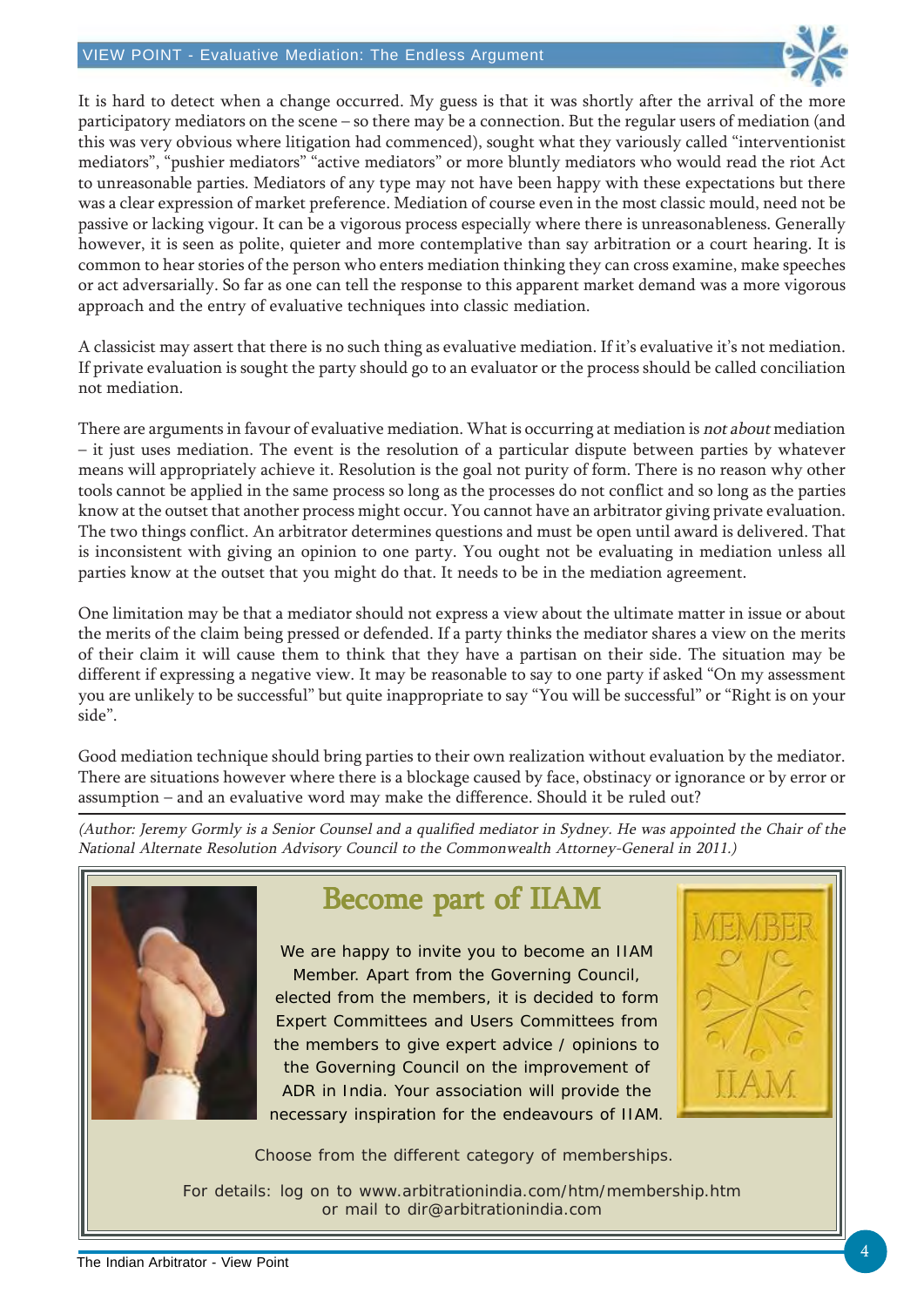

# Scope of Specific Question Doctrine and Related **Issues in Arbitration Law**

### : OM PRAKASH GAUTAM & AMIT KUMAR PATHAK

The applicability of Part I of the Indian Arbitration & Conciliation Act relating to domestic arbitration was also made applicable to international arbitrations by certain judgments. The authors try to critically analyze the issues and applicability of Part and Part II of the Arbitration Act with the help of the principles laid down by the Supreme Court in various leading judgments like Dozco India (P) Ltd., Venture Global Engineering and Thawardas Pherumal.

### Implied Exclusion of the applicability of Part I of the Arbitration and Conciliation Act, 1996.

Supreme Court in Bhatia International v. Bulk trading  $S.A<sup>1</sup>$ held that, "The provisions of Part I would apply to all arbitrations and to all proceedings relating thereto. Where such arbitration is held in India the provisions of Part I would compulsory apply and parties are free to deviate only to the extent permitted by the derogable provisions of Part I. In cases of international commercial arbitrations held out of India provisions of Part I would apply unless the parties by agreement, express or implied, exclude all or any of its provisions. In that case the laws or rules chosen by the parties would prevail." And it concluded that "Part I is to apply also to international commercial arbitrations which take place out of India, unless the parties by agreement, express or implied exclude it or any of its provisions".

Implied exclusion of the application of Part I is been recognized by the Supreme Court. In Indtel Technical Services Private Ltd. v. W.S. Atkins Rail Ltd.<sup>2</sup>, the parties had not chosen the law governing the arbitration procedure including the seat/ venue of arbitration and it was, therefore, that the Court went on to exercise the jurisdiction under Section 11(6) of the Act. It was specifically found therein that there was no exclusion of the provisions of the Act by the parties either expressly or impliedly, which is clear from the observations made in the paragraph 37 of that judgment. In the Venture Global Engineering v. Satyam Computer Services Ltd. & Anr.<sup>3</sup>, it held that, "Part I of the Act is applicable to the Award in question even though it is a foreign Award, as there was no implied

#### (Footnotes)

1 Bhatia International v. Bulk trading S.A., AIR 2002 SC 1432 2 Indtel Technical Services Private Ltd. v. W.S. Atkins Rail Ltd., 2008 (10) SCC 308, 2008 (11) SCALE 735

3 Venture Global Engineering v. Satyam Computer Services Ltd.

& Anr., AIR 2008 SC 1061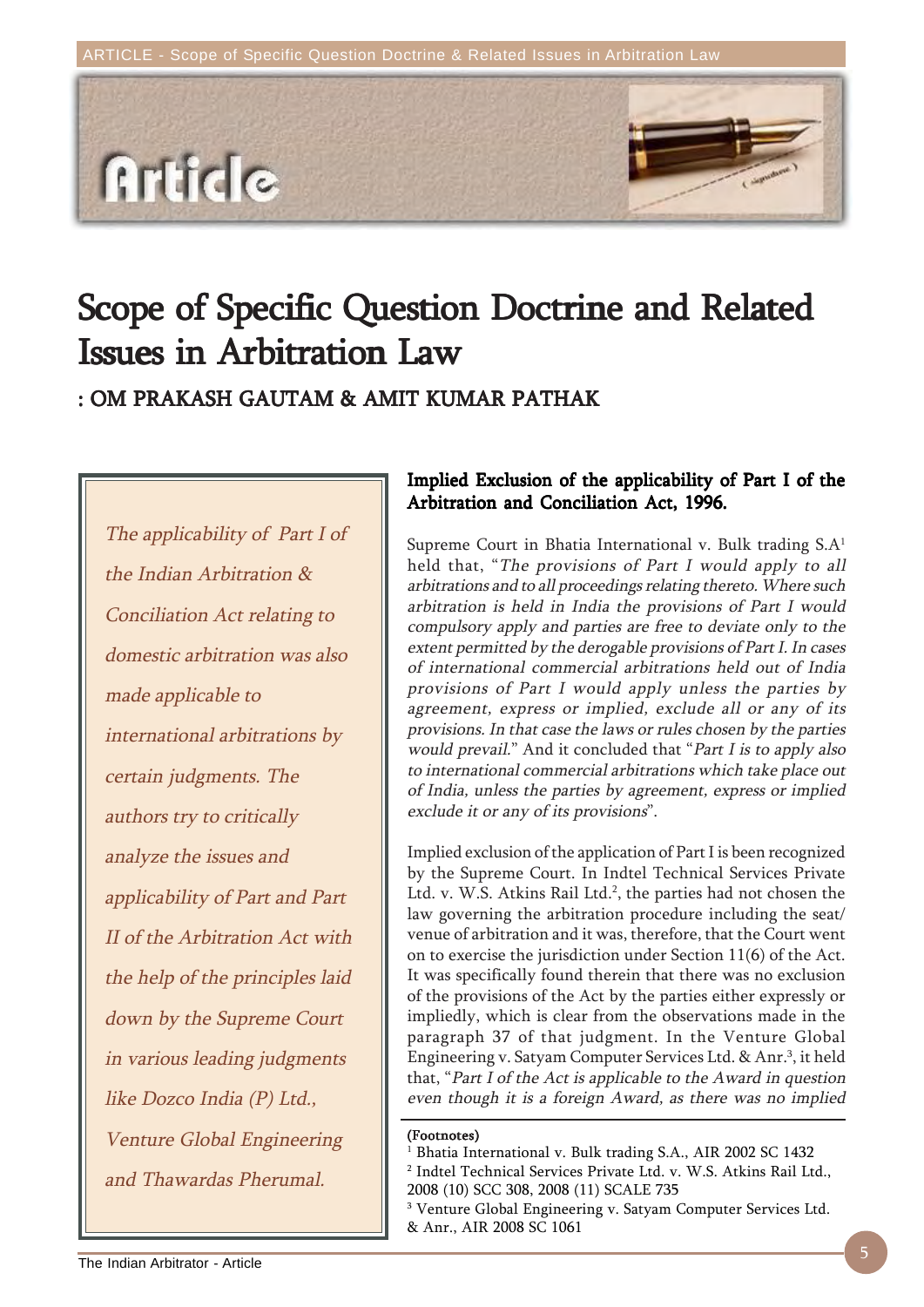

exclusion of Part I." In the Citation Infowares Limited v. Equinox Corporation<sup>4</sup>, it held that, "*In the present* matter it cannot be said that there was any implied exclusion of the provisions of Part I."

In the recent decision (Date of Judgment: 08/10/2010) of M/s Dozco India (P) Ltd. Vs. M/s Doosan Infracore Co. Ltd.<sup>5</sup>, the Supreme Court held that, "*in the case, the law governing the arbitration will be Korean law* and the seat of arbitration will be Seoul in Korea, there will be no question of applicability of Section 11(6) of the Act and the appointment of Arbitrator in terms of that provision. This amounts to an "express exclusion" of Part I the Act. The law laid down in Bhatia International v. Bulk Trading S.A. and Anr. and Indtel Technical Services Private Ltd. v. W.S. Atkins Rail Ltd. and also in Citation Infowares Ltd. v. Equinox Corporation is not applicable to the present case." The Hon'ble Court reaffirmed the view of Sumitomo Heavy Industries Ltd. v/s ONGC Ltd. which adopted the view of the London Court of Appeal that "All contracts which provide for arbitration and contain a foreign element may involve three potentially relevant systems of law: (1) the law governing the substantive contract; (2) the law governing the agreement to arbitrate and the performance of that agreement; (3) the law governing the conduct of the arbitration ...' observed, to ascertain whether the applicability of part – I was excluded it was necessary to see:

- 1. The proper law of contract, i.e. the law governing the contract which creates the substantive rights of the parties, in respect of which the dispute has arisen.
- 2. The proper law of the arbitration agreement, i.e. the law governing the obligation of the parties to submit the disputes to arbitration, and to honour an award.
- 3. The curial law, i.e. the law governing the conduct of the individual reference.

The Court observed that all the three laws are present i.e. the proper law of contract and proper law of arbitration is Korean Law with a seat of arbitration in Seoul, South Korea and the curial law is the Rules of International Chamber of Commerce.

### Section 34 Application is maintainable for Domestic as well as Foreign Award.

In the case of Venture Global Engineering v Satyam Computers Services<sup>6</sup>, the Supreme Court held that, "*In* any event, to apply S. 34 to foreign international awards would not be inconsistent with S. 48 of the Act, or any other provision of Part II as a situation may arise, where, even in respect of properties situate in India and where an award would be invalid if opposed to the public policy of India, merely because the judgmentdebtor resides abroad, the award can be enforced against properties in India through personal compliance of the judgment-debtor and by holding out the threat of contempt as is being sought to be done in the present case. In such an event, the judgment-debtor cannot be deprived of his right under S. 34 to invoke the public policy of India, to set aside the award. The public policy of India includes - (a) the fundamental policy of India; or (b) the interests of India; or (c) justice or morality; or (d) in addition, if it is patently illegal. This extended definition of public policy can be by-passed by taking the award to a foreign country for enforcement"<sup>7</sup>. Hence the Application under Section 34 is maintainable for domestic as well as foreign award.

The Decision stands has been criticized on the ground that there are Special provisions for the enforcements of foreign awards made in Part II of the Act. The general provisions of Part I would thus stand excluded in reference to the foreign awards. A foreign award is enforceable under Section 48 and is to be executed as a decree<sup>8</sup>. As special provisions are made for foreign awards are made under Part II of the Act, general provisions provided under Part I including Section 34 should not be attracted to challenge a foreign award<sup>9</sup>. The provisions

#### (Footnotes)

9 Force Shipping Ltd. v. Asha Pura Minechem Ltd., (2003) 3 RAJ 418 (Bom): (2003) 3 Bom. LR 948; Bulk Trading SA v. Dalmia Cement (Bharat) Ltd., 2006 (1) Raj 54 (Del.); Justice R. P. Sethi, "Law of Arbitration and Conciliation", Vol. I, 2007, Pg. 697-698

<sup>4</sup> Citation Infowares Limited v. Equinox Corporation, (2009) 7 SCC 220

 $^5$  M/s Dozco India P.Ltd. Vs. M/s Doosan Infracore Co.Ltd., Arbitration Petition No. 5 of the 2008 (Supreme Court)

<sup>6</sup> Venture Global Engineering v Satyam Computers Services, 2008(1) SCALE 214

<sup>7</sup> Venture Global Engineering v Satyam Computers Services, 2008(1) SCALE 214, Para 20-21

<sup>8</sup> Force Shipping Ltd. v. Asha Pura Minechem Ltd., (2003) 3 RAJ 418 (Bom): (2003) 3 Bom. LR 948; Trusuns Chemical Industry Ltd. v. Tata International Ltd., (2004) 2 RAJ 552 (Guj.); J. Bachwat's Law of Arbitration and Conciliation, 4th Ed., 2005, Vol. I, Pg. 953- 954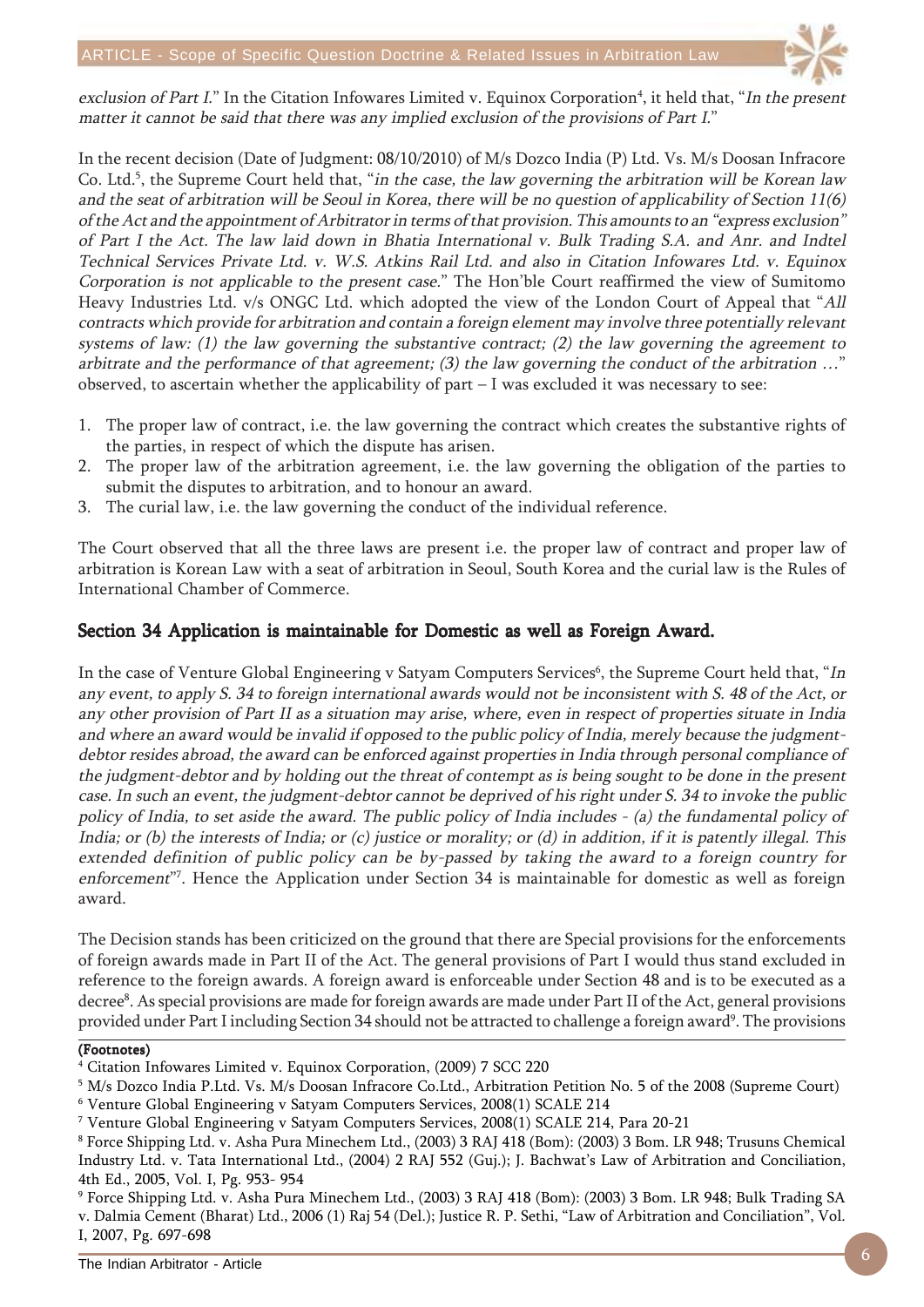

of Section 34 which inter alia prescribes the grounds of challenge on which the award can be challenged as in pari materia to the provisions of section 48 of the Act which inter alia confers a right on a person who has suffered a foreign award to object to its execution in the manner laid down therein. If the plea regarding maintainability of Section 34 with respect to foreign award is accepted then the person who has suffered a foreign award would be entitled to have two rounds of litigation of challenging the said award, one by resorting to the provisions of Section 34 and thereafter raising an objection when the said award is put in execution. Such an interpretation has been held to be absurd Interpretation of the provisions of the Act<sup>10</sup>.

In Bhatia International v. Bulk Trading SA & Others<sup>11</sup>, it was observed that the Act is one consolidated and integrated Act. General provisions applicable to all arbitrations will not be repeated in all chapters or parts unless the statute expressly states otherwise. Part II contains provision for the enforcement of the foreign awards which necessarily would be different. The arbitration having not taken place in India, all or some of the provisions of Part I may also get excluded by express or implied agreement of the parties. On the basis of the Supreme Court Judgment in Bhatia International Case the law on the subject was summarized as under: "(a) When there are general provisions under the Statute unless the statute expressly states that they are not to apply then in that event, the general provisions would apply; (b) when the statute provides special provisions for enforcement it is special provisions which would apply and not the general provisions. In the instant case there are special provisions for enforcement of foreign awards. Once therefore there are special provisions for enforcement of foreign awards then, the general provisions including provisions for challenge to the award considering the special provisions would be excluded. That would mean application of Part II, once that be so, Part I would not apply. Under Part I a decree can be executed only if the challenge under section 34 falls if made. Under Section 48, the foreign awards become enforceable and are to be executed as a decree. (c) All the consideration of the law set out in Paragraph 28 insofar as application of Section 9 is concerned it holds that, Section would not apply insofar as foreign awards are concerned after the award is made".<sup>12</sup>

#### Scope of Specific Question Doctrine in India.

The Supreme Court in the landmark decision of Thawardas Pherumal v. Union of India<sup>13</sup>, held that, "If a question of law is specifically referred and it is evident that the parties desire to have a decision from the arbitrator about that rather than one from the Courts, then the Courts will not interfere, though even there, there is authority for the view that the Courts will interfere if it is apparent that the arbitrator has acted illegally in reaching his decision, that is to say if he has decided on inadmissible evidence or on principles of construction that the law does not countenance or something of that nature<sup>14</sup>. An arbitrator is not a conciliator and cannot ignore the law or misapply it in order to do what be thinks is just and reasonable. He is a tribunal

#### (Footnotes)

<sup>10</sup> Golderest Exports v. Swiss Gen V & Anr, 2005 (2) Raj. 581 (Bom.); Justice R. P. Sethi, "Law of Arbitration and Conciliation", Vol. I, 2007, Pg. 697-698

<sup>11</sup> Bhatia International v. Bulk Trading SA & Others 2002 (3) JT 150 (SC)

<sup>12</sup> Justice R. P. Sethi, "Law of Arbitration and Conciliation", Vol. I, 2007, Pg. 697-698

<sup>13</sup> Thawardas Pherumal v. Union of India, AIR 1955 SC 468

**Promoting Student Authors** 

With a view to promote and support students in developing the qualities of legal research and presentation, IIAM is providing opportunity to law students to publish original, innovative and thought provoking articles on arbitration, mediation, conciliation, dispute resolution and similar topics and critiques on judgments relating to the same topics. Selected articles will be published in the "Indian Arbitrator". From amongst the submitted articles, every year one student author will receive the "Best Young Author" certificate from IIAM.

<sup>&</sup>lt;sup>14</sup> Ibid, Para 11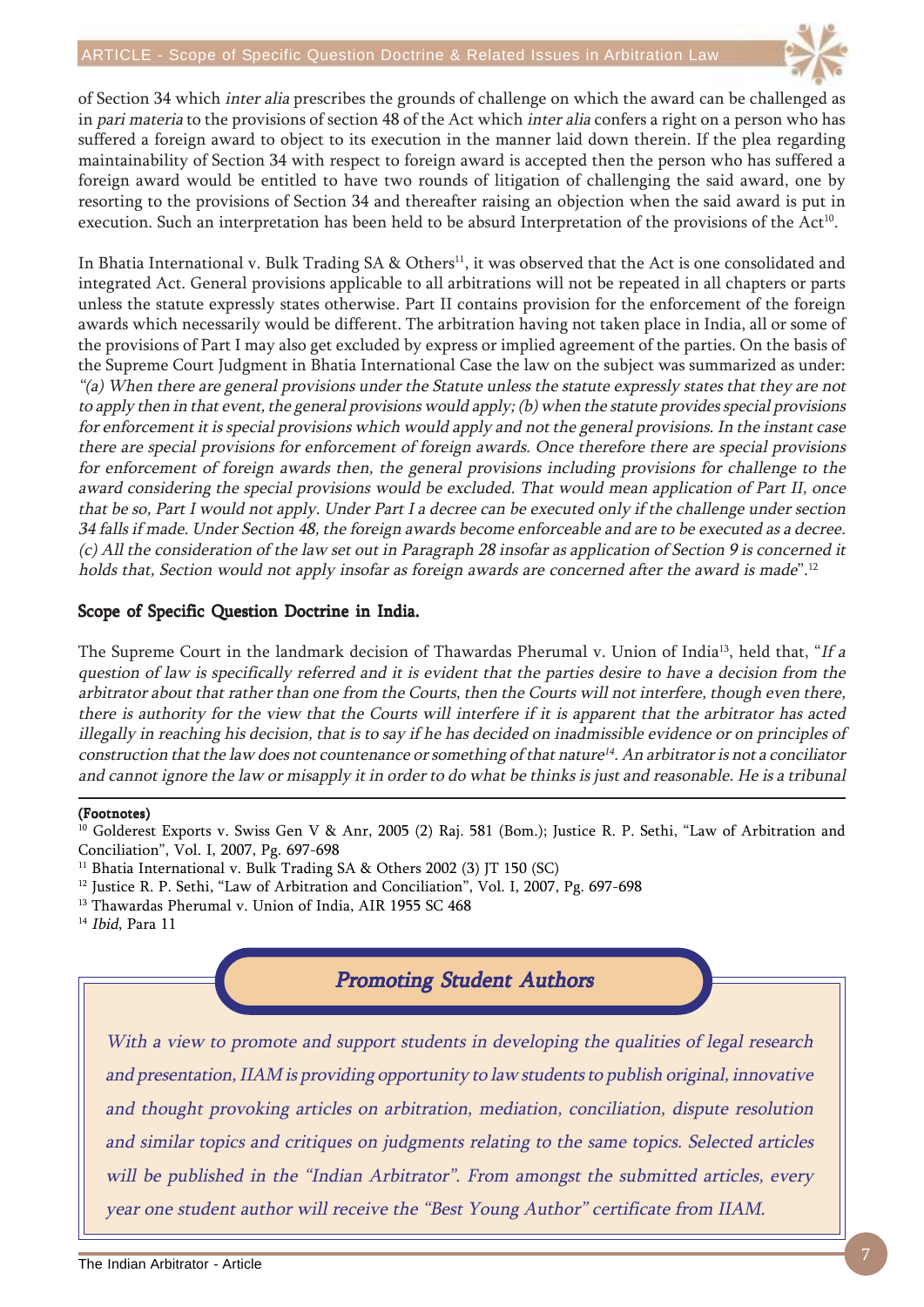

selected by the parties to decide their disputes according to law and so is bound to follow and. apply the law, and if he does not, he can be set right by the Courts provided his error appears on the face of the award. The single exception to this is when the parties choose specifically to refer a question of law as a separate and distinct matter<sup>15</sup>. If no specific question of law is referred, either by agreement or by compulsion, the decision of the arbitrator on that is not final however much it may be within his jurisdiction and indeed essential, for him to decide the question incidentally".<sup>16</sup>

In the case of Alopi Parshad and Sons, Ltd., M/s. v. Union of India<sup>17</sup>, the Supreme Court held that, "The award of an arbitrator may be set aside on the ground of an error on the face thereof only when in the award or in any document incorporated with it, as for instance, a note appended by the arbitrators, stating the reasons for his decision, there is found some legal proposition which is the basis of the award and which is erroneous. If, however, a specific question is submitted to the arbitrator and he answers if, the fact that the answer involves an erroneous decision in point of law, does not make the award bad on its face so as to permit of its being set aside<sup>18</sup>. In such a case, the decision being of arbitrators selected by the parties to adjudicate upon those questions, the award will bind the parties"<sup>19</sup>.

In the case of Union of India v. A. L. Rallia Ram<sup>20</sup>, "An award being a decision or an arbitrator whether a lawyer or a layman chosen by the parties, and entrusted with power to decide a dispute submitted to him is ordinarily not liable to be challenged on the ground that it is erroneous. The award of the arbitrator is ordinarily final and conclusive, unless a contrary intention is disclosed by the agreement. The award is the decision of a domestic tribunal chosen by the parties, and the civil courts which are entrusted with the power to facilitate arbitration and to effectuate the awards, cannot exercise appellate powers over the decision. Wrong or right the decision is binding, if it be reached fairly after giving adequate opportunity to the parties to place their grievances in the manner provided by the arbitration agreement. But it is now firmly established that an award is bad on the ground of error of law on the face of it, when in the award itself or in a document actually incorporated in it, there is found some legal proposition which is the basis of the award and which is erroneous. An error in law on the fact of the award means: "you can find in the award for a document actually incorporated thereto, as for instance, a note appended by the arbitrator stating the reasons for his judgment, some legal proposition which is the basis of the award and which you can then say is erroneous It does not mean that if in a narrative a reference is made to a contention of one party, that opens the door to setting first what that contention is, and then going to the contract on which the parties' rights depend to see if that contention is sound. (AIR 1923 PC 66 Ref to) But this rule does not apply where questions of law are specifically referred to the arbitrator for his decision; the award of the arbitrator on those questions is binding upon the parties, for by referring the specific questions the parties desire to have a decision from the arbitrator on those questions rather than from the Court, and the Court will not, unless it is satisfied that the arbitrator had proceeded illegally, interfere with the decision"<sup>21</sup>.

In the case of Tarapore and Company, M/s. v. Cochin Shipyard Ltd., Cochin<sup>22</sup>, the Supreme Court held that, "Even the question of jurisdiction of an arbitrator can be the subject matter of a specific reference. If the parties agree to refer the specific question whether the dispute raised is covered by the arbitration agreement, it becomes a specific question of law even if it involves the jurisdiction of the arbitrator and if it is so, a decision of the arbitrator on specific question referred to him for decision even if it appears to be erroneous to the court is binding on the parties<sup>23</sup>. If a question of law is specifically referred and it becomes evident that the parties desired to have a decision on the specific question from the arbitrator about that rather than one from court, then the court will not interfere with the award of the arbitrator on the ground that there is an error of law apparent on the face of the award even if the view of law taken by the arbitrator does not

#### (Footnotes)

- <sup>15</sup> Ibid, AIR 1955 SC 468, Para 12
- <sup>16</sup> Ibid, AIR 1955 SC 468, Para 13
- <sup>17</sup> Alopi Parshad and Sons, Ltd., M/s. v. Union of India, AIR 1960 SC 588
- <sup>18</sup> Alopi Parshad and Sons, Ltd., M/s. v. Union of India, AIR 1960 SC 588, Para 16
- <sup>19</sup> Ibid, Para 17
- 20 Union of India v. A. L. Rallia Ram, AIR 1963 SC 1685
- $21$  Ibid, Para 13
- $^{22}$  Tarapore and Company, M/s. v. Cochin Shipyard Ltd., Cochin, AIR 1984 SC 1072
- <sup>23</sup> Tarapore and Company, M/s. v. Cochin Shipyard Ltd., Cochin, AIR 1984 SC 1072, Para 25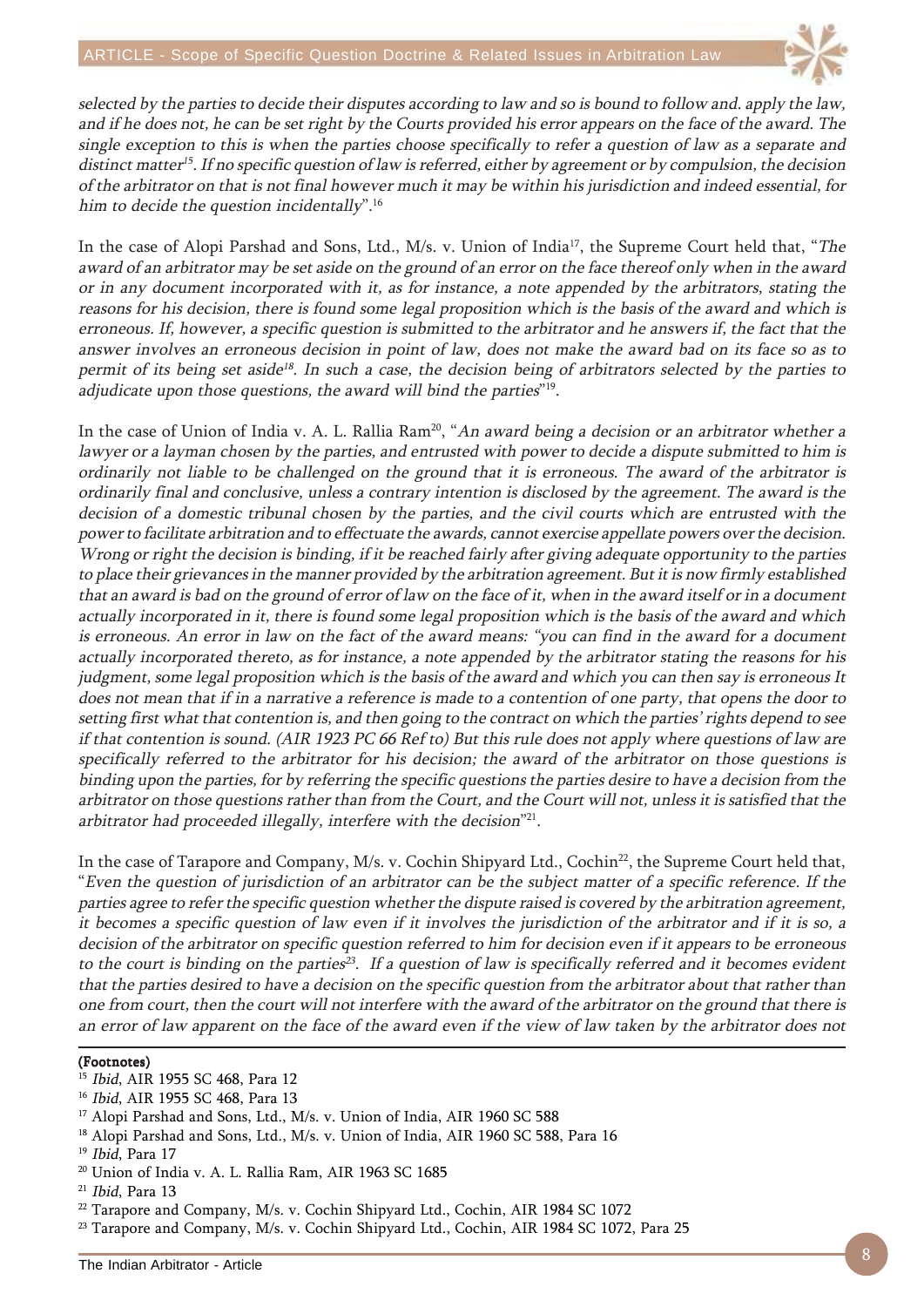

accord with the view of the court, the award cannot be set aside on the sole ground that there is an error of law apparent on the face of it"<sup>24</sup>.

In the case of Continental Construction Co. Ltd. v. State of M.P<sup>25</sup>, the Supreme Court held that, "If no specific question of law is referred, the decision of the arbitrator on that question is not final however much it may be within his jurisdiction and indeed essential for him to decide the question incidentally. The arbitrator is not a conciliator and cannot ignore the law or misapply it in order to do what he thinks is just and reasonable. The arbitrator is a tribunal selected by the parties to decide their disputes according to law and so is bound to follow and apply the law, and if he does not he can be set right by the Court provided his error appears on the face of the award".

#### Conclusion: Conclusion:

The decision of Dozco India is a good development in the field of international commercial arbitration after Citation Infowares, because it narrows down and limits the application of Bhatia International, the scope of which was broadened by the decisions of Supreme Court in Venture Global. It is however a decision of significance, as it transplants a few internationally accepted principles into Indian law and controversially places reliance on arguably overruled propositions of law. Venture Global has been criticized for giving contradictory view from Bhatia on applying provisions of Part I when there are specific provisions in Part II which are *pari materia* to the provisions of Part I. Thawardas Pherumal decision has been followed and confirmed by the subsequent decisions. We hope that the law will be settled to favour international arbitrations in India.

#### (Footnotes)

Ibid, Paras 16, 18, 20, 32

2 Continental Construction Co. Ltd. v. State of M.P., AIR 1988 SC 1166

(Authors: Om Prakash Gautam and Amit Kumar Pathak are students of BA.LL.B (Hons.), at Dr Ram Manohar Lohiya National Law University, Lucknow, India.)

#### Think  $\,\cdots\,$ **The Rear View Mirror**

When driving during rush hour, most of us keep our eyes on the road and what's ahead of us. Rarely do we ever keep our eyes on what's behind us and what's to the left or right of us for more than a few seconds at a time.

Yet, concerning many matters in our lives, we fail to look ahead and keep driving along. When faced with some tough and trying times in life, we tend to look around and look behind instead of looking ahead. We also allow mistakes to resurface by recalling them. That's driving by looking in rear view mirror.

By wondering 'what if' won't change the past. Again, we're taking our eyes off of the road ahead. Once you know to where you are going and who you are, you'll begin to focus on what's ahead of you more often. There is nothing wrong with remembering the past mistakes, heartaches, trials, and tribulations.

There is something wrong with living in the past. You have to keep the faith and stop looking behind you and to the left or right. You're never going to get ahead by looking back. If you do, you're liable to have a wreck.

It's time to move forward!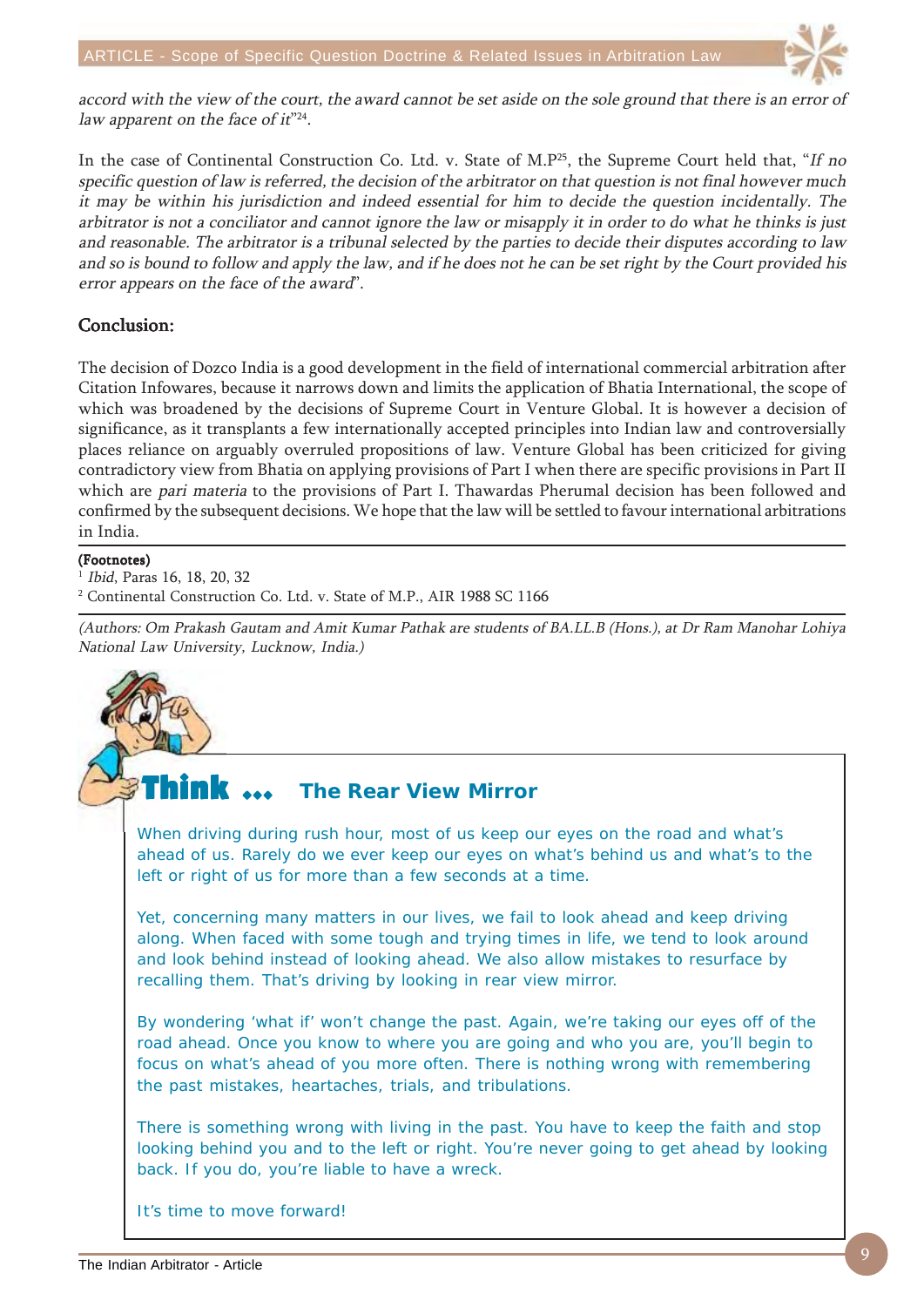

## India and Pakistan to arbitrate at the PCA

India will file its counter-memorial before the Permanent Court of Arbitration (PCA), at The Hague, in response to Pakistan's memorial seeking a complete moratorium on the 330-MW Kishanganga Hydro Electricity Project at Jammu & Kashmir. India is expected to base its arguments on the provisions of the 1960 Indus Water Treaty, which it claims, allows use of western rivers — Chenab, Jhelum and Indus — for hydro power projects, with certain restrictions, and that India has not violated the treaty. New Delhi is also expected to tell the court that since Neelum-Jhelum Hydroelectric Project in PoK — which Pakistan claims will be affected — is "India territory" occupied by Pakistan, Pakistan cannot raise the Kishenganga project before the PCA.

## Suzuki seeks mediation to end alliance with Volkswagen

Japan's Suzuki Motors has filed for international mediation at the International Chamber of Commerce International Court of Arbitration in London its dispute with equity partner Volkswagen. The German firm bought a 19.9% stake in an agreement with Suzuki in 2009, but the relationship has soured since then. According to Suzuki, Volkswagen refused Suzuki's demand that it sell back its stake in the Japanese automaker in an increasingly acrimonious dispute.

## Survey on Arbitration in India

In the backdrop of recent efforts undertaken by the Law Minister towards updating the Arbitration Act, Ernst & Young Fraud Investigation and Dispute Services (FIDS) team conducted a survey to understand the current perspective of general counsels, Indian and International law firms and key members of the legal fraternity on Arbitration in India. The survey report titled 'Changing face of arbitration in India' revealed that about half of the total survey respondents felt that arbitration procedure in India is expensive and does not provide timely resolutions. The main objective of this study was to assess the ground realities of arbitration and gather perspective of general counsels & law firms on the need for Arbitration in India, its drawbacks, regulatory system and steps that are required to make India a preferred Arbitration destination.

# New Mediation Law in Hong Kong

A new Mediation Bill, which seeks to establish a proper legislative framework for conducting mediation without hampering the flexibility of the mediation process and to assist in the promotion of the more extensive and effective use of mediation in Hong Kong, will be tabled at the Legislative Council on November 30. The bill will provide legal certainty regarding confidentiality of mediation communications and admissibility of mediation communications in evidence and also standardise the terminology and Chinese renditions for "mediation" and "conciliation" used in existing ordinances.

### **Announcing 2-day International Master Conference New Frontiers in Dispute Management & Resolution in the Globalised World**

Conducted by IIAM to be held on 1<sup>st</sup> & 2<sup>nd</sup> of March, 2012 at Bangalore, India. The Master Conference panels will include an outstanding group of leading General Counsel, Attorneys, International Arbitration and Mediation experts and top Academics. For more details: dir@arbitrationindia.com